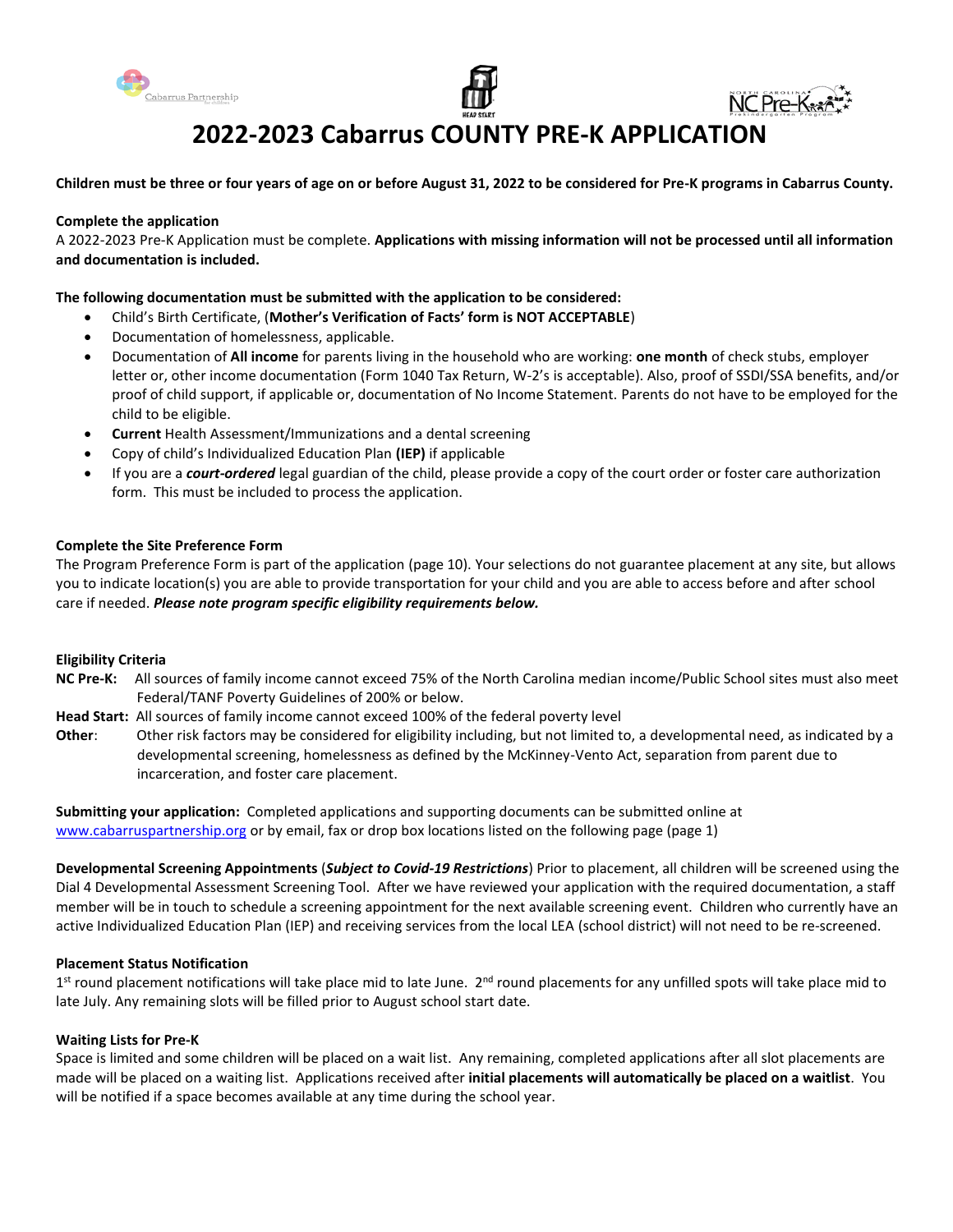





# **2022-2023 Cabarrus COUNTY PRE-K APPLICATION**

# Children must be three (3) or four (4) years old by August 31, 2022

Please Note: **ALL QUESTIONS** must be answered and required documentation must be included before submitting.

# **Only complete application packets will be processed. ALL DOCUMENTATION listed in the instruction page above must be included.**

*The Cabarrus Partnership for Children will not be responsible for applications turned in at locations not listed below. You will be given or mailed a receipt that is dated and signed by the person who accepted your application at these locations. Please keep your receipt and the cover page that provides additional information about Pre-K programs and the enrollment process.*

| The Cabarrus Partnership for<br><b>Children</b> | Drop Box: Cabarrus Co DHS 1303 S Cannon Blvd Kannapolis 28083<br>Email: lvrios@cabarruspartnership.org                          | Office: 704-933-8278<br>Fax: 704-934-0029 |
|-------------------------------------------------|---------------------------------------------------------------------------------------------------------------------------------|-------------------------------------------|
| <b>McKnight Child Development Center</b>        | Drop Box: 1300 Glen Ave. Kannapolis, NC 28081<br>Email: McKnight@kcs.k12.nc.us<br>Drop Boxes also at all KCS Elementary Schools | Office: 704-932-7433                      |
| <b>Mary Frances Wall Center</b>                 | Drop Box: 3801 US Hwy 601 S Concord, NC 28025<br>Email: Teri.McCollum@cabarrus.k12.nc.us                                        | Office: 704-260-6790<br>Fax: 704-784-2346 |

### **Return completed application with documentation to one of the agencies listed below.**

\*\*Funding for Pre-K programs is provided by state and federal sources. Eligibility criteria for a particular site depends upon the eligibility requirements. \*\*

The Cabarrus Partnership for Children, McKnight Child Development Center, Kannapolis City Schools and Cabarrus County Schools will share application information. This will allow your child to be considered for all 3 Pre K programs for which your child is determined eligible.

*In compliance with federal and state laws, The Cabarrus Partnership for Children, McKnight Child Development Center, Kannapolis City Schools, and Cabarrus County Schools administer all programs and admissions /selections for these Pre-K programs without discrimination because of race, religion, national or ethnic origin, color, age, military service, disability or gender, except where exemption is appropriate and allowed by law.*

**Date Stamp: 1/10/2022**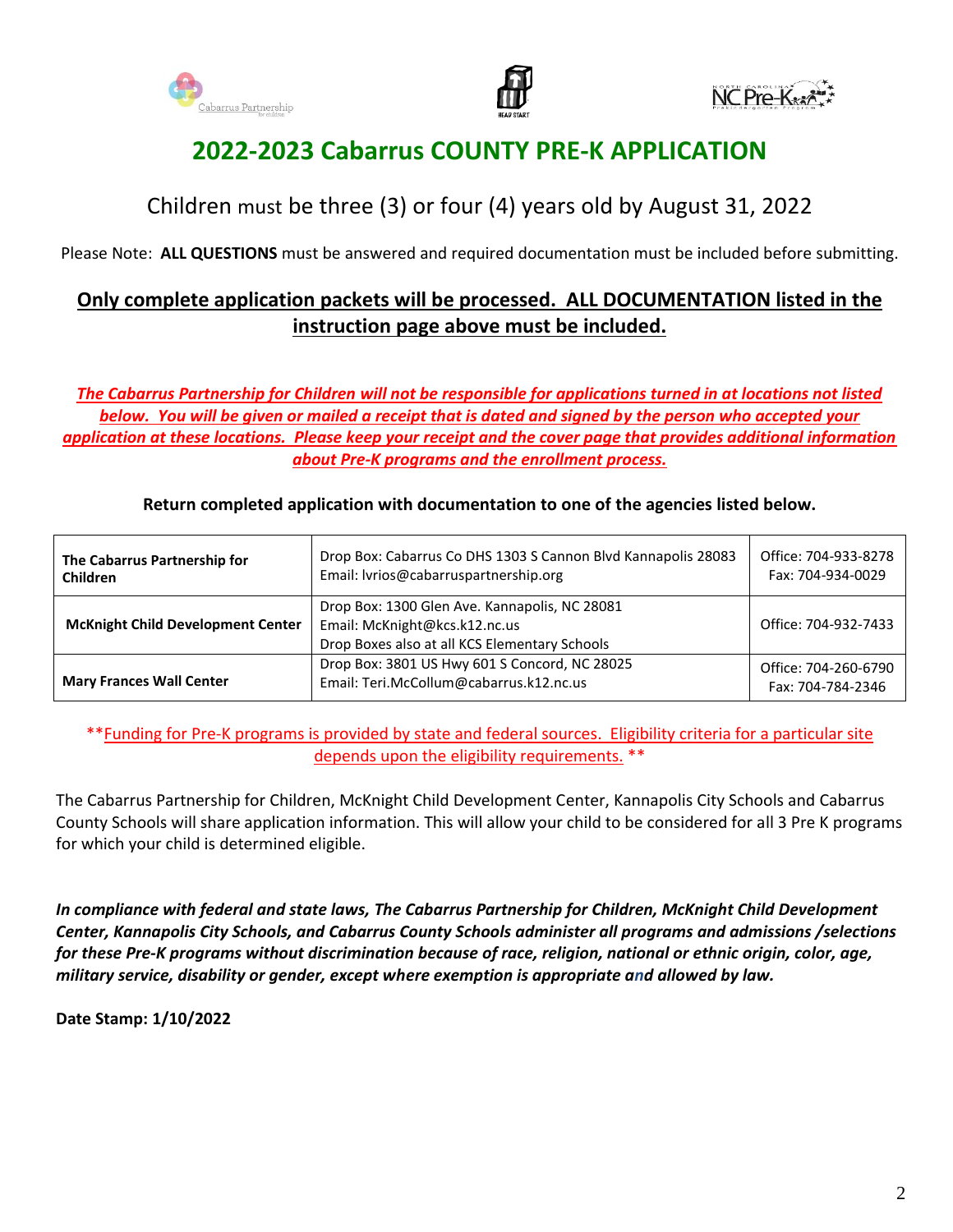# **Child's Information: (PLEASE ANSWER EVERY QUESTION)**

| <b>Child's Name</b>              | First                                                                       |                                                                                                                                                                   |
|----------------------------------|-----------------------------------------------------------------------------|-------------------------------------------------------------------------------------------------------------------------------------------------------------------|
|                                  | Middle                                                                      |                                                                                                                                                                   |
|                                  |                                                                             |                                                                                                                                                                   |
|                                  | Last                                                                        |                                                                                                                                                                   |
|                                  |                                                                             |                                                                                                                                                                   |
|                                  | Child's Gender - Please check one: ___ Boy ___ Girl                         |                                                                                                                                                                   |
|                                  | Child's Date of Birth: Month______ Day______ Year______                     |                                                                                                                                                                   |
| Demographics/Ethnicity:          |                                                                             |                                                                                                                                                                   |
| Please mark only one:            |                                                                             |                                                                                                                                                                   |
|                                  | ___ Hispanic/Latino ________ Not Hispanic/Latino                            |                                                                                                                                                                   |
|                                  | Child's Race please check all that apply:                                   |                                                                                                                                                                   |
|                                  | _____ Asian ____ Black/African _____ Native American/Alaskan                |                                                                                                                                                                   |
|                                  | _____White/European/Hispanic/Latino ______ Native Hawaiian/Pacific Islander |                                                                                                                                                                   |
|                                  | Is child a US citizen? Yes ________ No _________ N/A _________              |                                                                                                                                                                   |
|                                  | Email where parent/guardian can be reached:                                 | <b>Primary Contact Phone Number</b>                                                                                                                               |
|                                  |                                                                             | Primary Parent or Legal Guardian Name (the person who will be the primary contact for this child):<br>(If Guardian, please attach documentation of guardianship.) |
|                                  |                                                                             |                                                                                                                                                                   |
| <b>Child's complete address:</b> |                                                                             |                                                                                                                                                                   |

#### **Child's complete address:**

| <b>Street Address</b> |  |
|-----------------------|--|
| City                  |  |
| State                 |  |
| Zip Code              |  |

## **Is your family homeless (temporarily living with friends/family or in shelter/car/hotel)?**

\_\_\_\_\_\_\_\_\_\_\_\_\_\_\_\_\_\_\_\_\_\_\_\_\_\_\_\_\_\_\_\_\_\_\_\_\_\_\_\_\_\_\_\_\_\_\_\_\_\_\_\_\_\_\_\_\_\_\_\_\_\_\_\_\_\_\_\_\_\_\_\_\_\_\_\_\_\_\_\_\_\_

 **\_\_\_ Y**es**\_\_\_ N**o or don't know If your family is currently living in a temporary shelter, please provide a physical address or an email address where you can be reached:

**Child's Name \_\_\_\_\_\_\_\_\_\_\_\_\_\_\_\_\_\_\_\_\_\_\_\_\_\_\_\_\_\_\_\_\_\_\_\_\_\_\_\_\_\_\_\_\_\_\_\_ Date of Birth \_\_\_\_\_\_\_\_\_\_\_\_\_\_\_\_\_\_**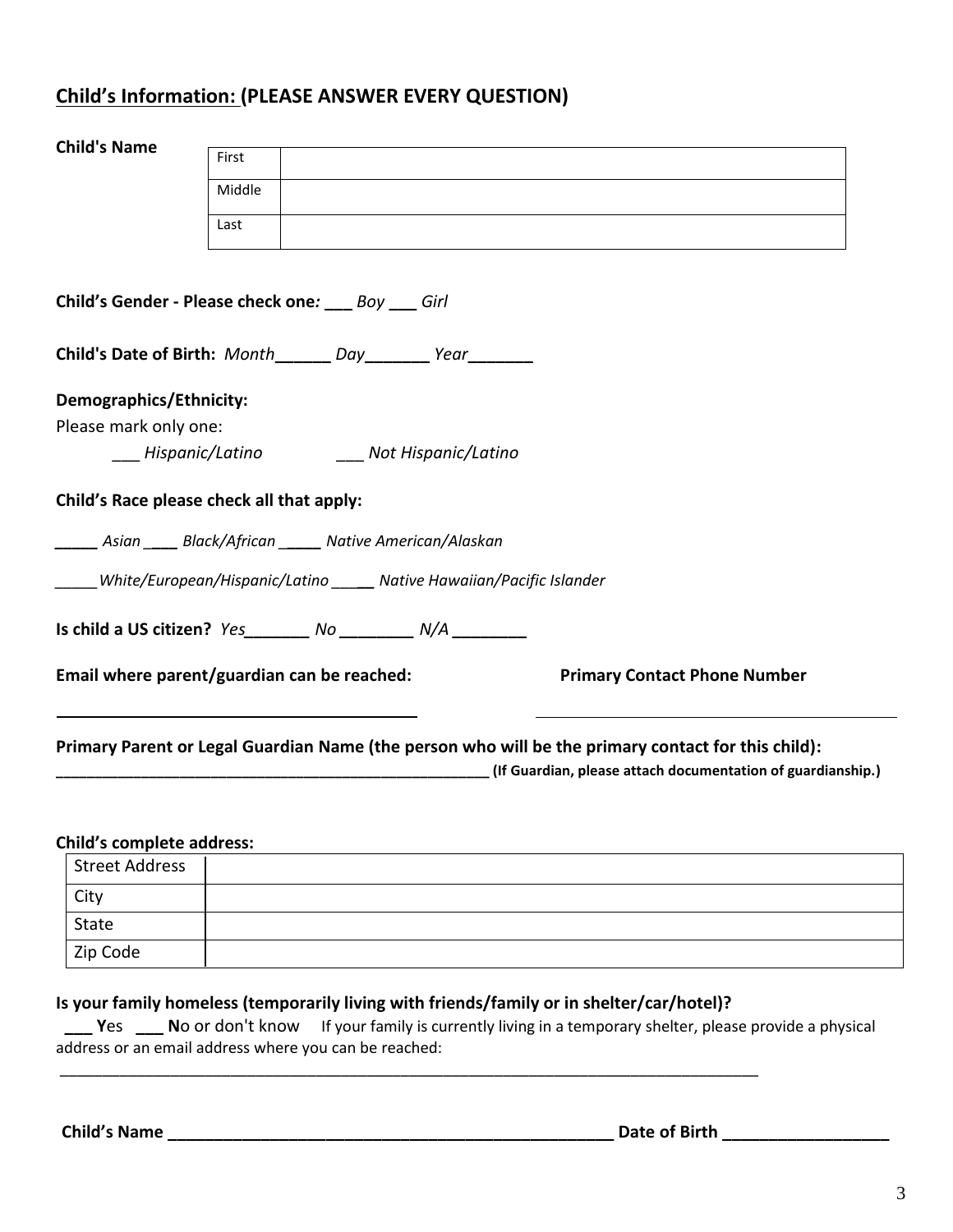| <b>Father/Legal Guardian:</b>                      | <b>Home Phone:</b> | Cell: | Work: |
|----------------------------------------------------|--------------------|-------|-------|
| Name:                                              |                    |       |       |
| <b>Mother/Legal Guardian:</b>                      | <b>Home Phone:</b> | Cell: | Work: |
| Name:                                              |                    |       |       |
| <b>Other Parent/Guardian:</b>                      | <b>Home Phone:</b> | ceil: | Work: |
| Name:                                              |                    |       |       |
| Alternative contact if parent<br>cannot be reached | <b>Home Phone:</b> | Cell: | Work: |
|                                                    |                    |       |       |
| Name:                                              |                    |       |       |

**With whom does the child reside:**

| <b>Mother Only</b>           | <b>Father Only</b> | <b>Both Parents</b> | Legal Guardian |
|------------------------------|--------------------|---------------------|----------------|
| <b>Other, Please Specify</b> |                    |                     |                |

#### **Please only include immediate family members, i.e. Mother, Father and siblings**

| <b>Name</b> | <b>Relation to Child</b><br>(e.g. grandparent, sister,<br>brother, aunt, uncle, etc.) | Date Of Birth | Please include the name of the school<br>where each child attends, if applicable: |
|-------------|---------------------------------------------------------------------------------------|---------------|-----------------------------------------------------------------------------------|
|             |                                                                                       |               |                                                                                   |
|             |                                                                                       |               |                                                                                   |
|             |                                                                                       |               |                                                                                   |
|             |                                                                                       |               |                                                                                   |
|             |                                                                                       |               |                                                                                   |
|             |                                                                                       |               |                                                                                   |
|             |                                                                                       |               |                                                                                   |

#### **Family Size \_\_\_\_\_\_**

Legal guardians (awarded by courts) are counted in the family size along with legal guardian's minor children and child's biological siblings. Foster parents, (although they should be listed above as the guardians) of the child. **Extended family members are not counted in the family size.**

**I certify that all the information stated above is true.**

Parent/Guardian signature **Date** Date

**Child's Name \_\_\_\_\_\_\_\_\_\_\_\_\_\_\_\_\_\_\_\_\_\_\_\_\_\_\_\_\_\_\_\_\_\_\_\_ Date of Birth\_\_\_\_\_\_\_\_\_\_\_\_\_\_\_\_\_\_\_\_\_**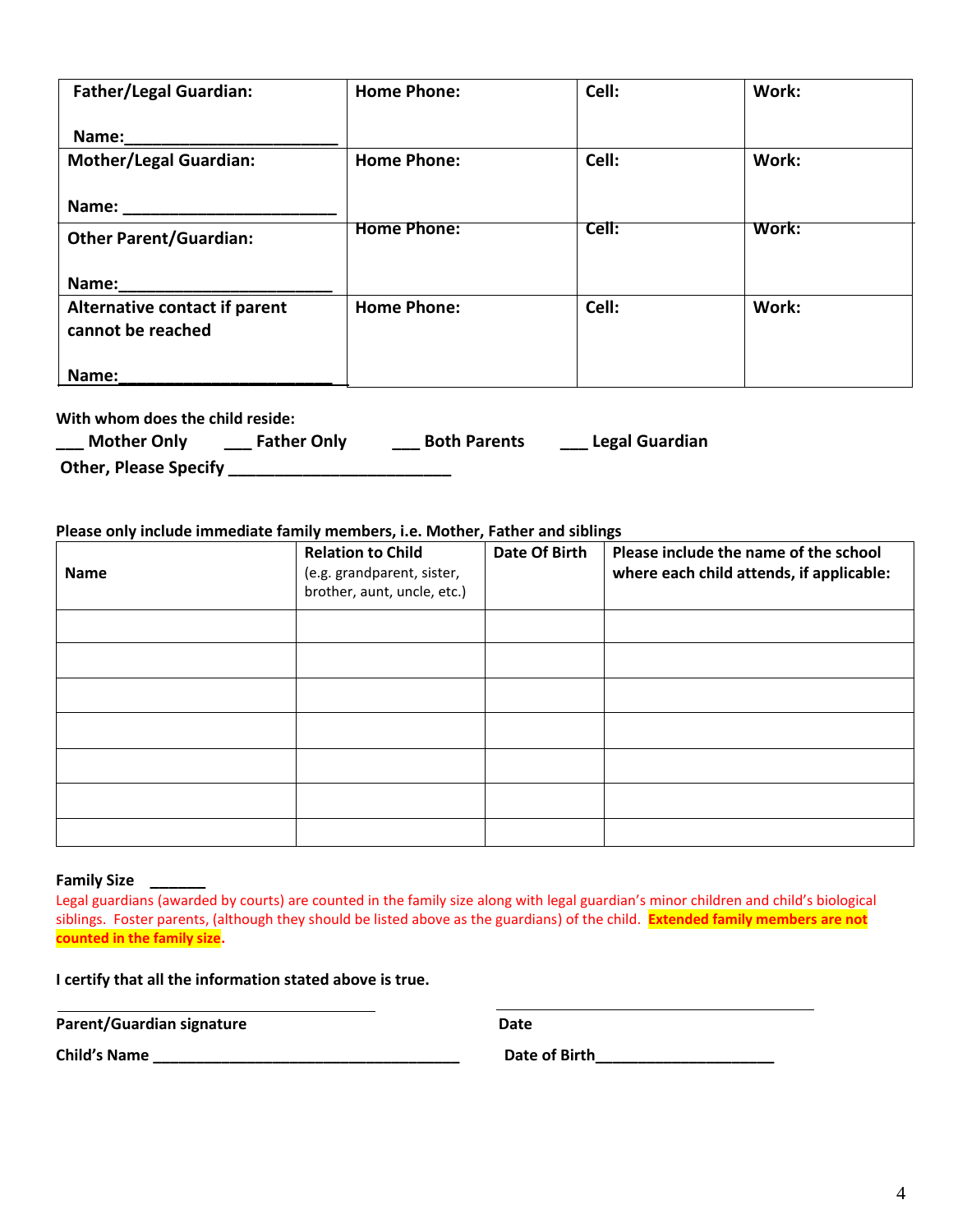**Legal guardians are counted in the family size and their income is counted. Foster parents are not required to provide income information.** 

# **Mother/Stepmother/Legal Guardian Name:**

### **(Must Answer all Questions)**

| Yes | No |
|-----|----|
| Yes | No |
| Yes | No |
| Yes | No |
| Yes | No |
| Yes | No |
|     |    |
|     |    |

Highest Level of Education Completed \_\_\_\_\_\_\_

### **Enter all income for this parent or guardian:**

**\*If you work more than one job, please include payments from each job in the box according to how often you get paid**

| <b>Type of Income</b>                                                                                    | <b>Payment Schedule</b><br>(Write the dollar amount (\$) in the box below according to how often you get paid) |                  |                   |                |                 |              |
|----------------------------------------------------------------------------------------------------------|----------------------------------------------------------------------------------------------------------------|------------------|-------------------|----------------|-----------------|--------------|
| If your check varies each week, we will use an average for the most current month.                       |                                                                                                                |                  |                   |                |                 |              |
| Source Provided: ___Check Stubs ___W-2 forms ___Form 1040 ____Employer Letter ___Child Support Statement |                                                                                                                |                  |                   |                |                 |              |
|                                                                                                          | Weekly                                                                                                         | <b>Bi-Weekly</b> | <b>Bi-Monthly</b> | <b>Monthly</b> | <b>Annually</b> | # Weeks/Year |
| <b>Current Wages before Taxes</b>                                                                        |                                                                                                                |                  |                   |                |                 |              |
| Alimony                                                                                                  |                                                                                                                |                  |                   |                |                 |              |
| Court-Ordered Child Support                                                                              |                                                                                                                |                  |                   |                |                 |              |
| Workman's Comp                                                                                           |                                                                                                                |                  |                   |                |                 |              |
| Social Security (SSA/SSDI)                                                                               |                                                                                                                |                  |                   |                |                 |              |
| Paid to Child(ren) in the                                                                                |                                                                                                                |                  |                   |                |                 |              |
| home                                                                                                     |                                                                                                                |                  |                   |                |                 |              |
| Retirement Income and/or                                                                                 |                                                                                                                |                  |                   |                |                 |              |
| <b>SSA Benefits</b>                                                                                      |                                                                                                                |                  |                   |                |                 |              |

### **Please provide documentation for all of the above that apply to your household.**

One month of check stubs, or other income documentation (Tax Return, W-2's is acceptable). Also, proof of courtordered child support payments, workman's compensation, retirement income and SS Benefits if applicable. SSI and SSDI Benefits are not counted.

Social Security (SSA) *paid to the child(ren)* in the home is included as income, but should only be listed once.

Parents do not have to be employed for the child to be eligible.

| *If you are currently unemployed, and are not receiving unemployment benefits or other source of regular income |
|-----------------------------------------------------------------------------------------------------------------|
| please list the person or source that provides support for this family:                                         |
| Amount per Month                                                                                                |

**I certify that I have no countable income and all the information stated above is true.**

| Parent/Guardian signature_ |  | Date |
|----------------------------|--|------|
|----------------------------|--|------|

| <b>Child's Name</b> |  | Date of Birth |
|---------------------|--|---------------|
|---------------------|--|---------------|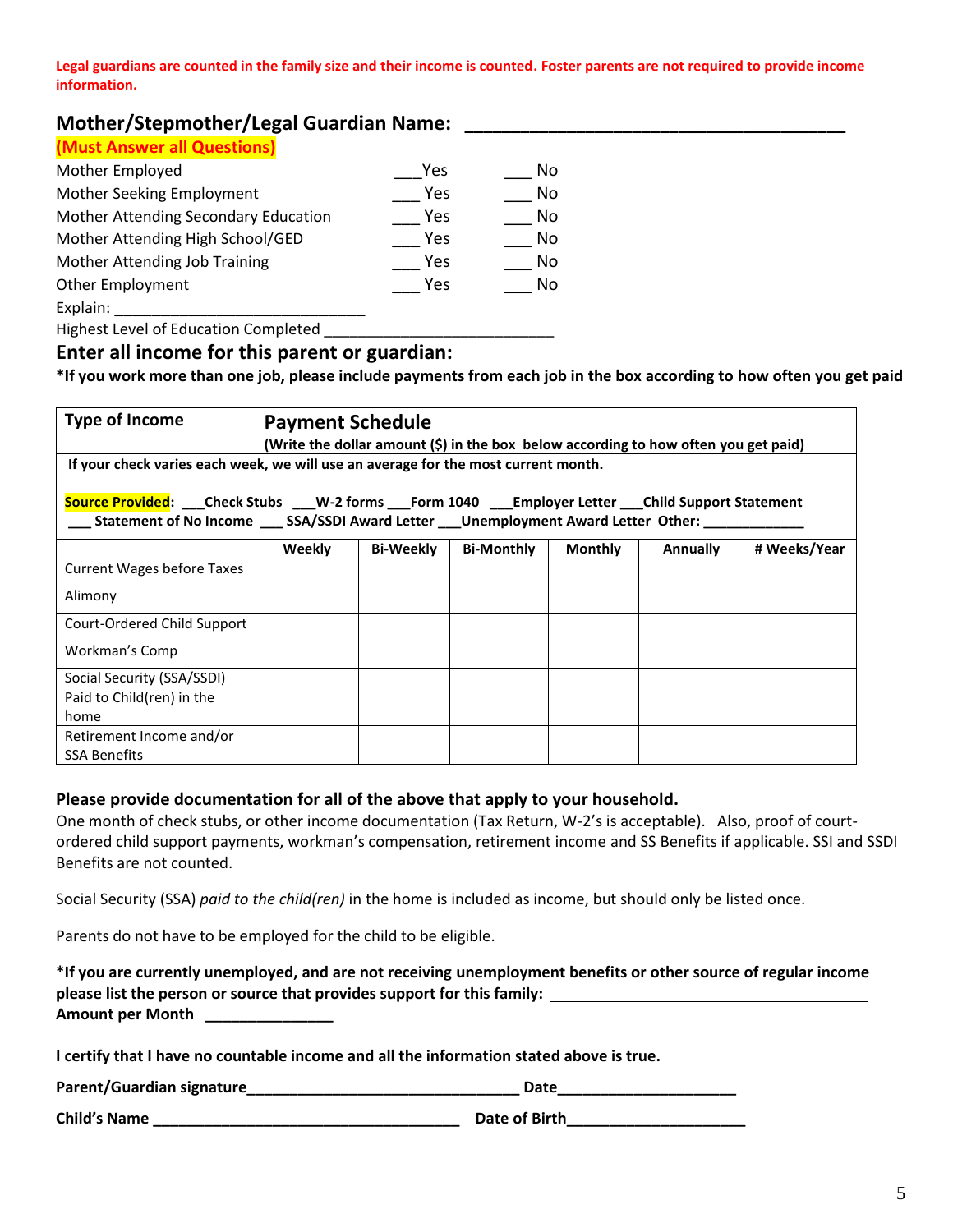**Legal guardians are counted in the family size and their income is counted Foster parents are not required to provide income information.** 

## **Father/Stepfather/Legal Guardian Name: \_\_\_\_\_\_\_\_\_\_\_\_\_\_\_\_\_\_\_\_\_\_\_\_\_\_\_\_\_\_\_\_\_\_\_\_\_\_\_**

| Father Employed                             | Yes | No. |
|---------------------------------------------|-----|-----|
| <b>Father Seeking Employment</b>            | Yes | No. |
| <b>Father Attending Secondary Education</b> | Yes | No. |
| Father Attending High School/GED            | Yes | No. |
| <b>Father Attending Job Training</b>        | Yes | No. |
| <b>Other Employment</b>                     | Yes | No. |
| Explain:                                    |     |     |
| Highest Level of Education Completed        |     |     |

# **Enter all income for this parent or guardian:**

**\*If you work more than one job, please include payments from each job in the box according to how often you get paid**

| <b>Type of Income</b>                                                                                                                                                                                    | <b>Payment Schedule</b> |                  |                   |                | (Write the dollar amount (\$) in the box below according to how often you get paid) |              |
|----------------------------------------------------------------------------------------------------------------------------------------------------------------------------------------------------------|-------------------------|------------------|-------------------|----------------|-------------------------------------------------------------------------------------|--------------|
| If your check varies each week, we will use an average for the most current month.                                                                                                                       |                         |                  |                   |                |                                                                                     |              |
| Source Provided: ___ Check Stubs ___ W-2 forms ___ Form 1040 ___ Employer Letter ___ Child Support Statement<br>Statement of No Income ____ SSA/SSDI Award Letter ___ Unemployment Award Letter Other: _ |                         |                  |                   |                |                                                                                     |              |
|                                                                                                                                                                                                          | Weekly                  | <b>Bi-Weekly</b> | <b>Bi-Monthly</b> | <b>Monthly</b> | <b>Annually</b>                                                                     | # Weeks/Year |
| <b>Current Wages before Taxes</b>                                                                                                                                                                        |                         |                  |                   |                |                                                                                     |              |
| Alimony                                                                                                                                                                                                  |                         |                  |                   |                |                                                                                     |              |
| Court-Ordered Child Support                                                                                                                                                                              |                         |                  |                   |                |                                                                                     |              |
| Workman's Comp                                                                                                                                                                                           |                         |                  |                   |                |                                                                                     |              |
| Social Security (SSA) Paid to                                                                                                                                                                            |                         |                  |                   |                |                                                                                     |              |
| Child(ren) in the home                                                                                                                                                                                   |                         |                  |                   |                |                                                                                     |              |
| Retirement Income and/or<br><b>SSA Benefits</b>                                                                                                                                                          |                         |                  |                   |                |                                                                                     |              |

#### **Please provide documentation for all of the above that apply to your household.**

**One month** of check stubs, or other income documentation (Tax Return, W-2's is acceptable). Also, proof of courtordered child support payments, workman's compensation, retirement income and SS Benefits if applicable. SSI and SSDI Benefits are not counted.

Social Security (SSA/SSDI) *paid to the child(ren)* in the home is included as income, but should only be listed once.

Parents do not have to be employed for the child to be eligible.

| *If you are currently unemployed, and are not receiving unemployment benefits or other source of regular income |
|-----------------------------------------------------------------------------------------------------------------|
| please list the person or source that provides support for this family:                                         |
| <b>Amount per Month</b>                                                                                         |

**I certify that I have no countable income and all the information stated above is true.**

| Parent/Guardian signature_ | Date |
|----------------------------|------|
|----------------------------|------|

| <b>Child's Name</b> | Date of Birth |
|---------------------|---------------|
|                     |               |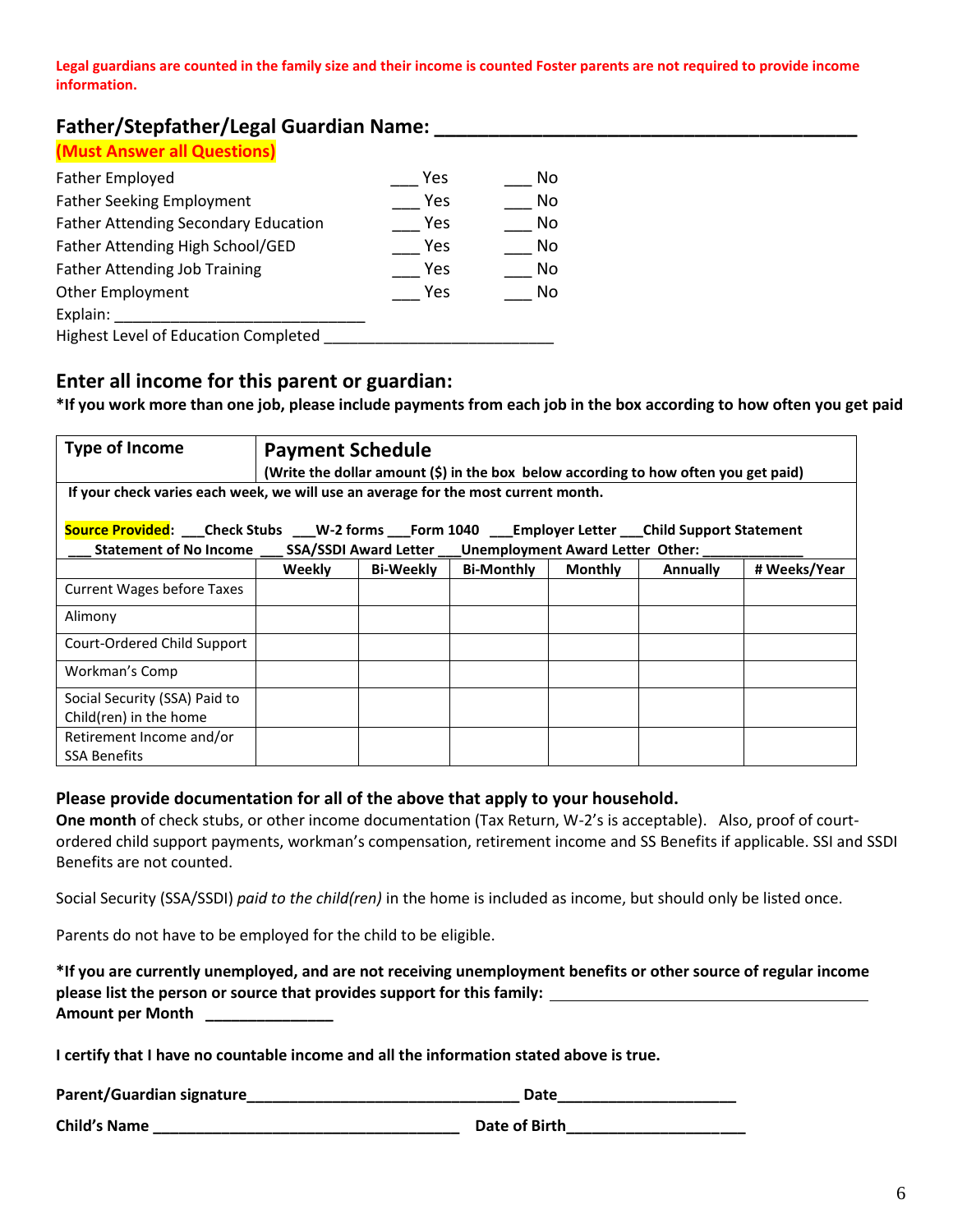| What is the primary language spoken in your home? ______________________________          |                                                                                                                        |
|-------------------------------------------------------------------------------------------|------------------------------------------------------------------------------------------------------------------------|
| What language does your child most frequently use to communicate? _____                   |                                                                                                                        |
| <b>Health Information</b>                                                                 |                                                                                                                        |
| Documentation indicating child's chronic illness is required.                             | Does your child have a physical challenge or chronic illness? (ex. Asthma, diabetes, obesity, anemia, etc.)            |
| $\frac{1}{2}$ yes                                                                         |                                                                                                                        |
| ___ no, don't know                                                                        |                                                                                                                        |
| What type of medical insurance does your child have? (Check below)                        |                                                                                                                        |
| Medicaid/NC CHIPS ___ Marketplace ___ Military                                            |                                                                                                                        |
|                                                                                           | Private Insurance (e.g. through parent's work, etc.) ____Other ____My child does not have health insurance             |
| <b>Medical</b>                                                                            |                                                                                                                        |
| Does your child have a primary care physician? ___ Yes ____ No                            |                                                                                                                        |
|                                                                                           |                                                                                                                        |
| Has your child had a Health Assessment in the past 12 months? If so, when ____________    |                                                                                                                        |
| <b>Dental</b>                                                                             |                                                                                                                        |
| Does your child have a dentist? ___ yes ____ no                                           |                                                                                                                        |
| Has your child had a dental exam in the past 12 months? ges ___ no                        |                                                                                                                        |
|                                                                                           |                                                                                                                        |
| <b>Military Status:</b>                                                                   |                                                                                                                        |
| guardian of this child seriously injured or killed while on active duty?                  | Is at least one parent or legal guardian of this child an active duty member of the military, or was a parent or legal |
| Documentation of parent's status in the military is required.                             |                                                                                                                        |
| $\frac{1}{2}$ yes                                                                         |                                                                                                                        |
| ___ no, don't know                                                                        |                                                                                                                        |
|                                                                                           |                                                                                                                        |
| <b>Prior Placement:</b>                                                                   |                                                                                                                        |
|                                                                                           | Has your child ever been enrolled in a child care program or family child care home - even if they are not currently   |
| enrolled?                                                                                 | Yes ___No Name of Program if applicable: ________                                                                      |
| Was your child previously served in an early learning program as a three-year-old? __ Yes | No                                                                                                                     |
| Was your child previously served in Head Start as a three-year-old? ____ Yes ____ No      |                                                                                                                        |
|                                                                                           |                                                                                                                        |
| Who currently provides cares for your child during the day? (Check below)                 |                                                                                                                        |
| Home with family                                                                          | Licensed Family Child Care Home                                                                                        |
| Babysitter/Relative                                                                       | <b>Public School</b>                                                                                                   |
| <b>Family Services Head Start</b>                                                         | Child Care Center                                                                                                      |
| Name of Program your child is currently attending:                                        |                                                                                                                        |
| When did your child begin attending this program? Month: Year: Year:                      |                                                                                                                        |
| Is child currently receiving subsidy to attend a childcare program?                       |                                                                                                                        |
| _ yes Please specify:                                                                     |                                                                                                                        |
| __ no, don't know                                                                         |                                                                                                                        |
| If you have a voucher, please contact your case manager to discuss your needs.            |                                                                                                                        |
|                                                                                           |                                                                                                                        |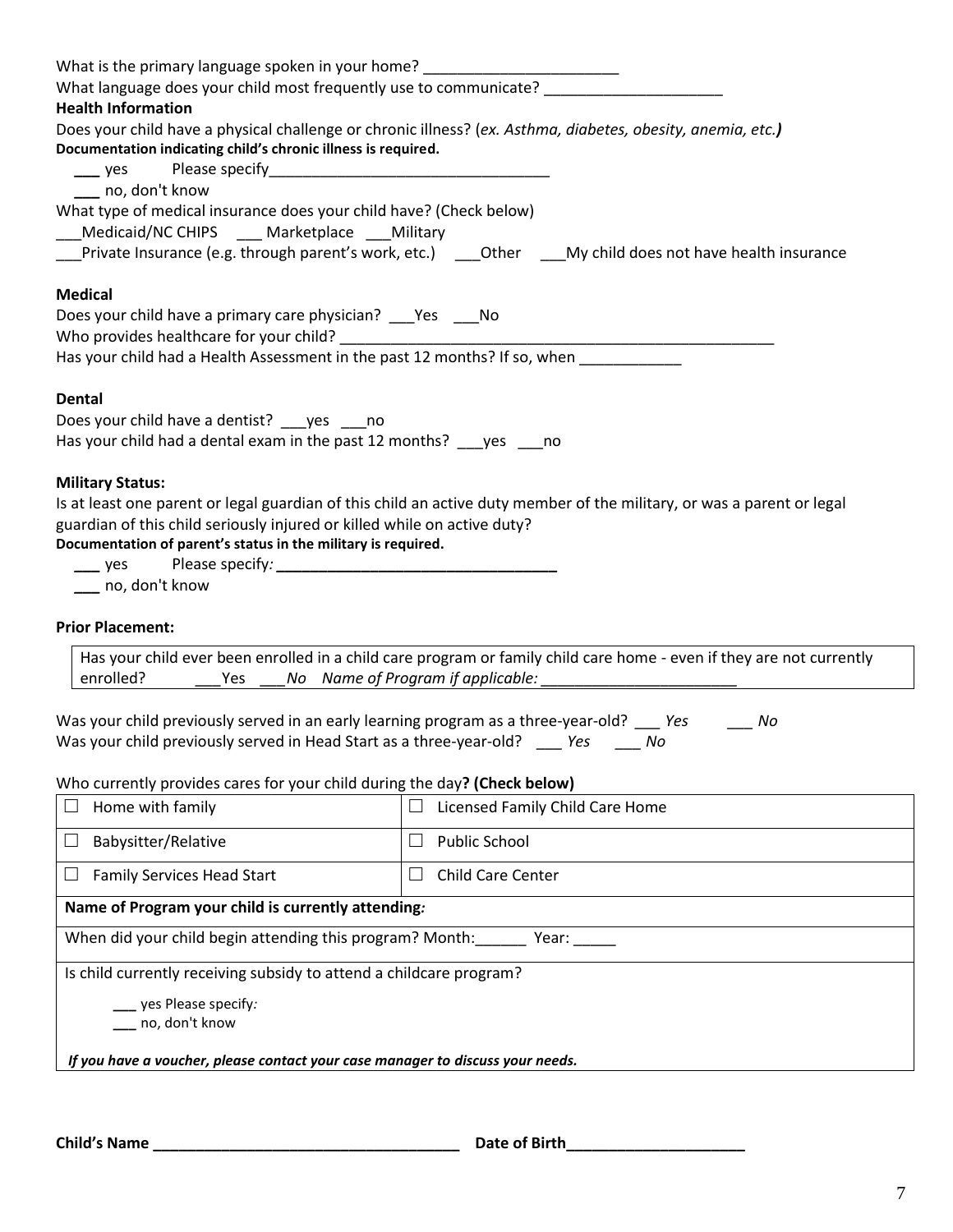The following information is optional; you are not required to disclose this information. However, it may help us to prioritize your application and may be used to better serve the needs of your child, if he/she is enrolled in a pre k program.

Does your child have a Developmental or Educational Need?

| Please specify<br>$\sqrt{2}$<br>. |  |
|-----------------------------------|--|
|                                   |  |

 *\_\_\_* no, don't know

Has your child been referred for evaluation for or identified with a disability? \_\_\_ Yes \_\_\_ No If Yes, date of evaluation: \_\_\_\_\_\_\_\_\_\_\_\_\_\_\_

What was the decision from the disability evaluation for your child?

- \_\_\_ No disability identified
- \_\_\_ Evaluation Decision in Process
- \_\_\_ One or More Disabilities Identified
- \_\_\_ Do Not Know
- Not Applicable

Type of identified disabilities for this child: Check all that apply.

- \_\_\_ Autistic
- \_\_\_ Deaf Blind
- \_\_\_ Behaviorally/Emotionally Disabled
- \_\_\_ Educable Mentally Disabled
- \_\_\_ Hearing Impaired
- \_\_\_ Specific Learning Disabled
- \_\_\_ Multi-handicapped
- \_\_\_ Other Health Impaired
- \_\_\_ Orthopedically Impaired
- \_\_\_ Speech/Language Impaired
- \_\_\_ Severe/Profound Mentally Disabled
- \_\_\_ Trainable Mentally Impaired
- \_\_\_ Visual Impaired
- \_\_\_ Traumatic Brain Injured
- \_\_\_ Preschool Development Delayed
- $\overline{\phantom{0}}$  N/A

Does your child have an **active** IEP (INDIVIDUALIZED EDUCATION PROGRAM) being implemented by the local school

district?

## \_\_\_ Yes \_\_\_ No **If yes, please provide a copy**

Has your child been referred for services related to disability?

 $\rule{1em}{0.15mm}$  Yes  $\rule{1em}{0.15mm}$  No

Is your child receiving services related to disability?

Yes No If yes, where? The state of the state of the state of the state of the state of the state of the state of the state of the state of the state of the state of the state of the state of the state of the state of the s

Is your child currently enrolled in an Exceptional Children classroom in Cabarrus County or Kannapolis City Schools?

Yes No If yes, please specify the school your child is attending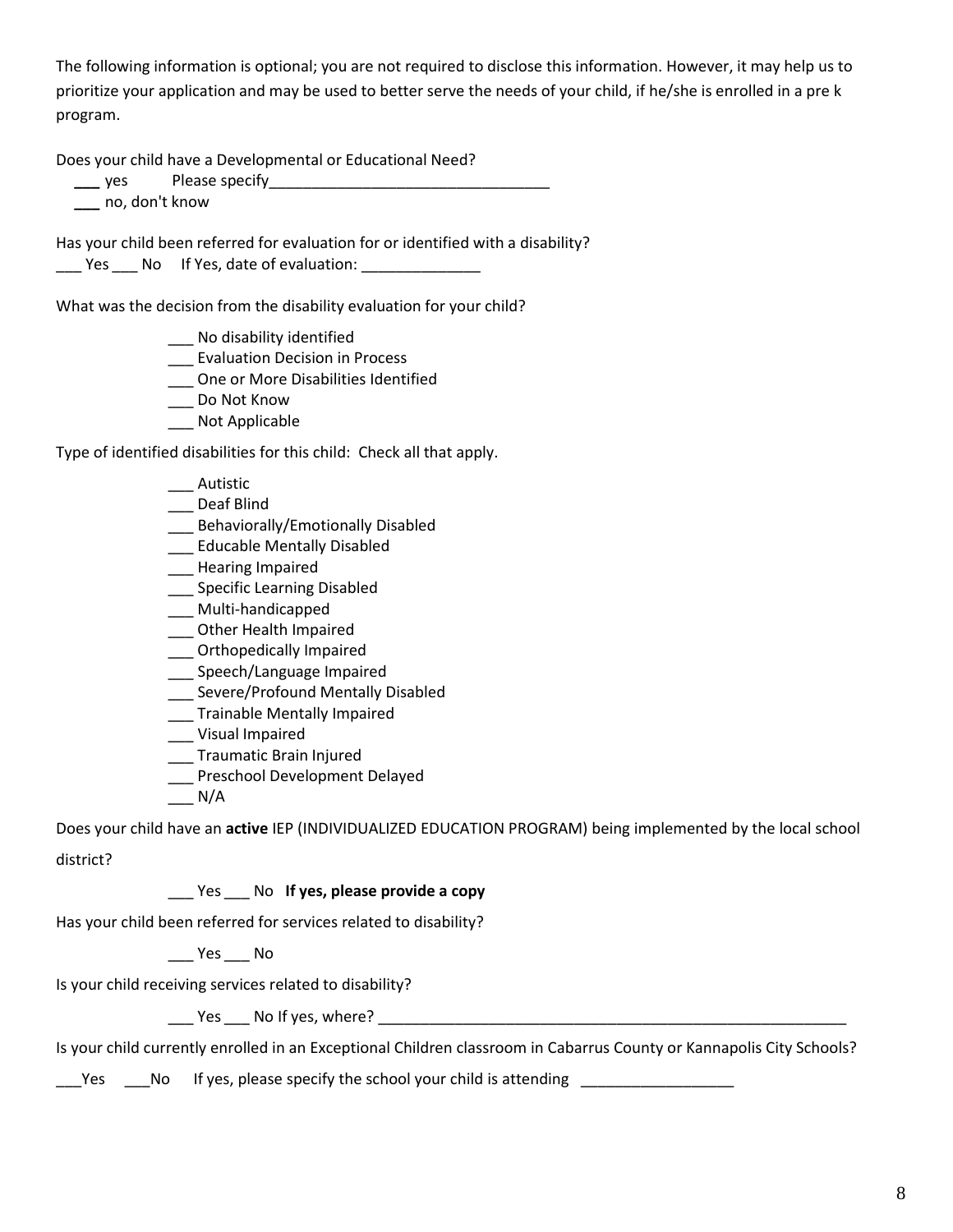### **Please read carefully, initial beside each line and sign at the bottom**

\_\_\_\_ I authorize the Cabarrus Partnership for Children(CPFC) and it's partnering agencies (CCS and KCS and NC Pre-K) to use and share the information in this application for the purpose of Determining Eligibility for state and federally funded Pre-K Programs and for data collection and program evaluation by NC Division of Children Development and Early Education.

I give permission for my child to receive developmental, hearing, vision, dental and/or speech and language screening and for the results of these screenings to be shared with partnering Pre-K Programs (CPFC, NC Pre-K, CCS, KCS and Save the Children Head Start).

\_\_\_\_ I understand that family involvement is expected if my child is selected for participation.

\_\_\_\_ I understand that my child will need health forms (signed by appropriate medical professional) including a current health assessment, current immunization record and a current dental assessment per program requirements. Please provide with application to complete your application process.

\_\_\_\_ I understand that transportation to and from Pre-K programs will be the family's responsibility. This program does not provide transportation.

\_\_\_\_ I understand that If there is a change in my child's address, phone number, or if there is change in family income, it is my responsibility to notify the Cabarrus Partnership for Children and inform them of any changes.

\_\_\_\_ I understand that my child is required to attend each day school is open for the 6.5-hour school day.

I understand that my child may be placed on a waiting list.

**Signature Date**

**Receiving Staff Signature Date Date Date Date Date**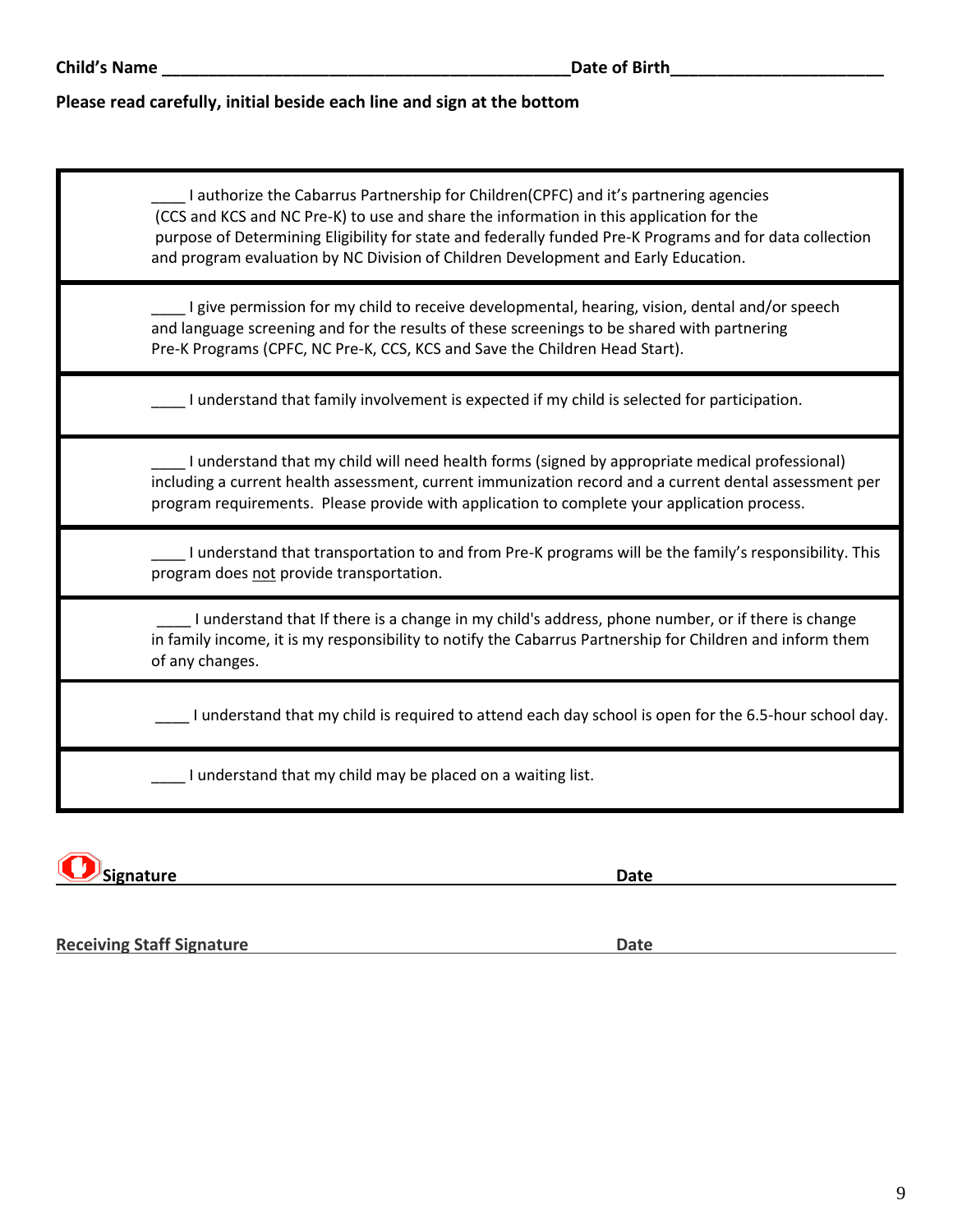# **2022-2023 Cabarrus County Pre-K Site Preference Form**

**Child's Name Date of Birth Date of Birth Date of Birth** *Date of Birth*

Please indicate sites that will work for your family. Helpful information about each site is included on the following pages. Different eligibility requirements apply to sites and your child may not be determined eligible for the site you select; therefore, you may want to select more than one site.

| Please indicate your top three choices $(1^{st}, 2^{nd}, 3^{rd})$               |
|---------------------------------------------------------------------------------|
| NCPK (4 year olds only) in Private Childcare site                               |
| NCPK in Cabarrus County Public School site (4 year olds only)                   |
| NCPK in Kannapolis City Public School Site-McKnight Child Development Center    |
| McKnight Child Development Center - Kannapolis BOE Head Start (3 & 4 year-olds) |

## **Reason(s) for your first (#1) preference:**

# **Please check all that apply, this will help us better accommodate your family's needs (feel free to add any comments or additional information you would like us to consider)**

\_ \_\_\_\_\_\_\_\_\_\_\_\_\_\_\_\_\_\_\_\_\_\_\_\_\_\_\_\_\_\_\_\_\_\_\_\_\_\_\_\_\_\_\_\_\_\_\_\_\_\_\_\_\_\_\_\_\_\_\_\_\_\_\_\_\_\_\_

I can arrange transportation **Sibling attends this site/school** 

\_\_\_\_\_ walking distance \_\_\_\_\_\_\_\_\_\_\_\_\_\_\_\_\_\_ before and after school care is offered

Other (Please Specify) \_\_\_\_\_\_\_\_ \_\_\_\_\_\_\_\_\_\_\_\_\_\_\_\_\_\_\_\_\_\_\_\_\_\_\_\_\_\_\_\_\_\_\_\_\_\_\_\_\_\_\_